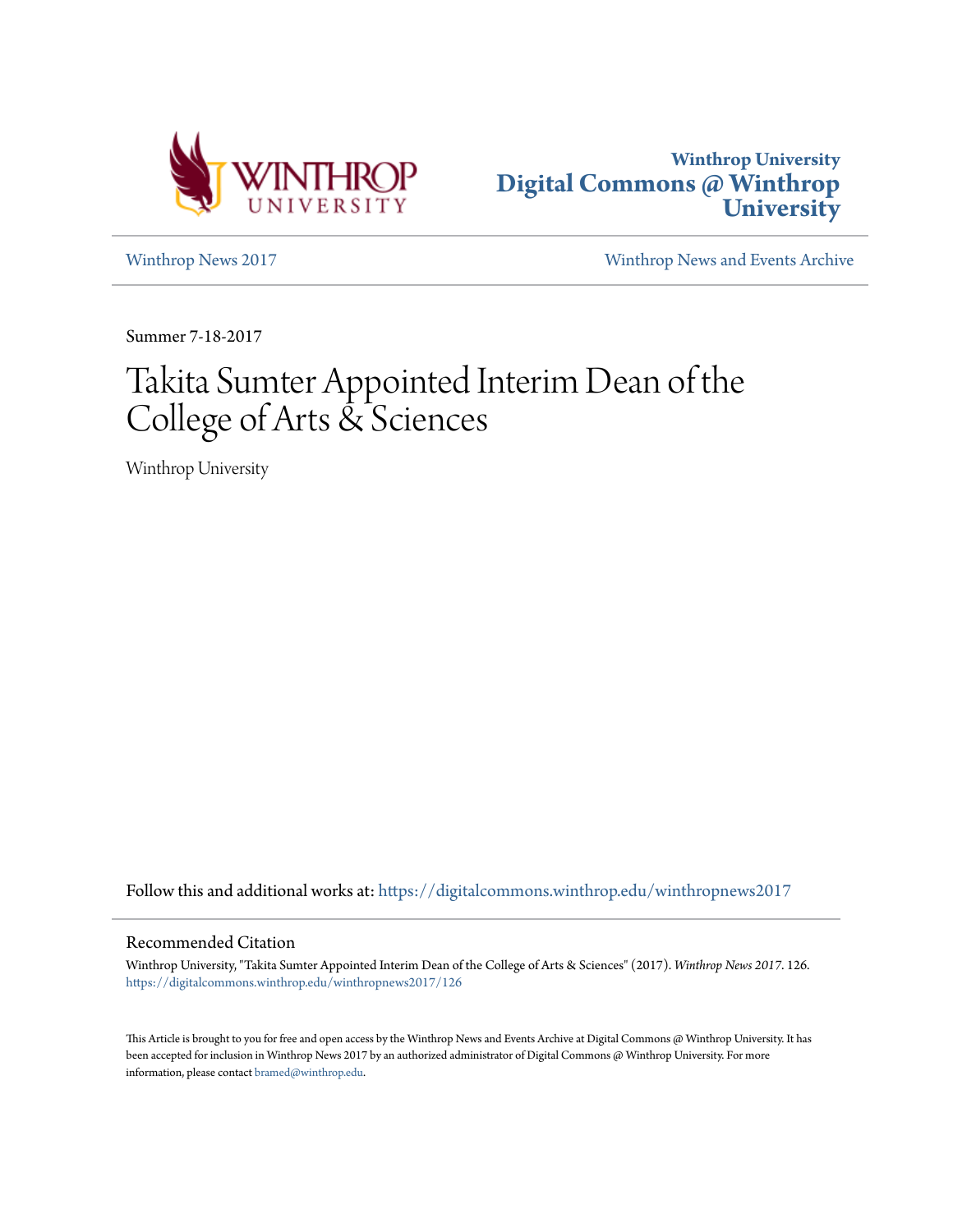



**AFFAIRS ATHLETICS GIVING**

**ABOUT ADMISSIONS & AID ACADEMICS STUDENT**

**O** SHARE

上没身。

All News Archives

RSS News Feeds

Winthrop in the News

## 07/18/2017 **Takita Sumter Appointed Interim Dean of the College of Arts & Sciences**

## **Quick Facts**

**Takita Felder Sumter, professor of biochemistry** and a Provost Faculty Fellow, will serve as the interim dean of the College of Arts and Sciences for a one-year term, beginning Aug. 1. **B** She replaces Karen Kedrowski, who is

assuming a new role as executive director of the Center for Civic Learning.

Sumter will provide leadership to Winthrop's largest degree-granting college—including 14 departments and five centers.



ROCK HILL, SOUTH CAROLINA – Winthrop University administrators announced yesterday that Provost and Executive Vice President for Academic Affairs Debra Boyd has appointed Takita Felder Sumter, professor of biochemistry and a Provost Faculty Fellow, as the **interim dean of the College of Arts and Sciences** for a one-year term, beginning Aug. 1, 2017. A national search will begin in Fall 2017 to fill the position on a more permanent basis.

She replaces Karen Kedrowski, who is assuming a **new role as executive director of the Center for Civic Learning**.

Takita Sumter

Sumter will provide leadership to Winthrop's largest degree-granting collegeincluding 14 departments and five centers—and will oversee more than 300 full- and part-time faculty and staff and a \$16.3 million budget. "Providing meaningful learning experiences for our students is intrinsic to the work of the Winthrop community. I am honored to serve as interim dean of the College of Arts and Sciences, one of the campus' most diverse and important units. In fact, it's difficult to imagine working with a more talented group of faculty, staff and students than those in the College of Arts and Sciences," said Sumter.

Boyd said that the College of Arts and Sciences and Winthrop will benefit from Sumter's effective leadership. "**Takita is well-respected by all who know and work with her**, and she will **move the college forward on a number of initiatives**. She has made exceptional contributions to student intellectual development and support, to her discipline's scholarship through publications and grants, and through her professional stewardship at Winthrop."

Sumter has served in a number of varied leadership roles, including her service as the first Provost's Faculty Fellow and as interim chair of the Department of Human Nutrition.

**Sumter frequently publishes in refereed scientific journals** and makes editorial contributions to professional publications, including Science's Nextwave and American Society for Biochemistry and Molecular Biology Today, that reflect her interest in the professional development of the next generation of scientists.

**Her professional commitment to fostering the interests of minorities in science is seen in her service** as chair of the American Society for Biochemistry and Molecular Biology Minority Affairs Committee. She is currently co-leading the society's Interactive Mentoring Activities for Grantsmanship Enhancement program, a \$500,000 National Science Foundation-funded initiative to mentor early-career faculty across the country. She was recently elected to the ASBMB Council, one of nine councilors elected nationwide.

Sumter is a professor of biochemistry in the Department of Chemistry, Physics, & Geology at